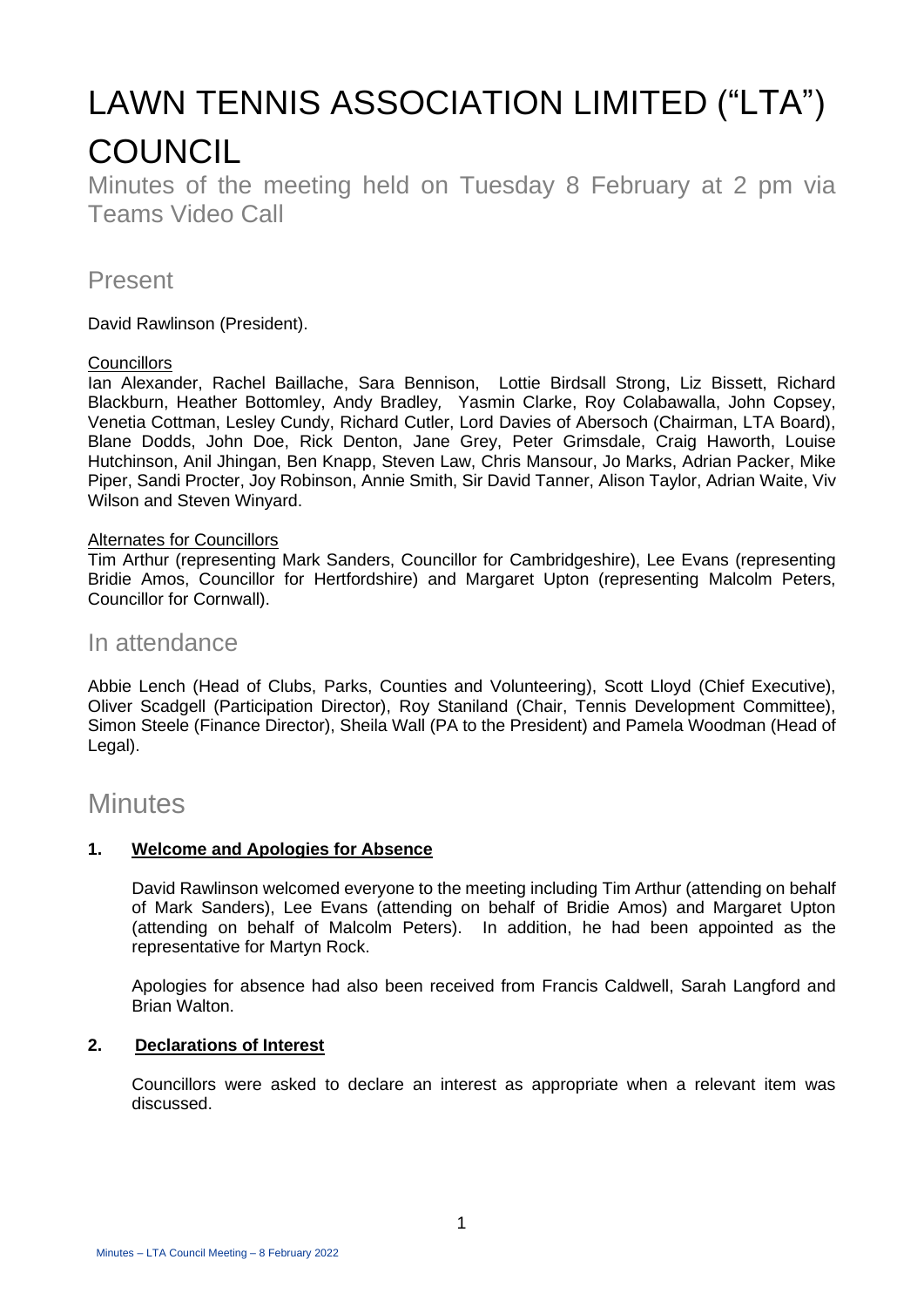#### **3. Project Themis – new Articles of Association and new Rules of LTA**

David Rawlinson said that he was a member of the Project Themis Steering Group which was chaired by the Senior Independent Director, Rachel Baillache, with Pamela Woodman as business lead. The Steering Group was established a year ago to conduct a substantive review of the governing documentation and governance structures of the LTA with a view to proposing changes to ensure the governing documentation is transparent, consistent and clear to allow the LTA to operate in an efficient and agile manner in accordance with the principles of good governance and practice in the context of sport.

The paper circulated in advance of the Council meeting confirmed that the Steering Group, on behalf of the Board, recommended the approval of the four resolutions set out in the paper. It was confirmed that the effect of approving the first three resolutions would be that the existing governing documentation of LTA would be replaced in its entirety. He said that he supported these recommendations wholeheartedly. The fourth resolution was a recommendation that the number of nominees which each of the National Associations may put forward to the Council be increased from one to two.

After the circulation of the Project Themis paper (and accompanying documentation), the Council was advised of a proposed amendment to resolution 1 with regard to article 37 of the new draft articles of association relating to whether or not the holding of an AGM was mandatory. This had been discussed at a Project Themis Q&A session for Councillors and Members on Friday 4 February 2022. Having listened to the concerns raised on this issue, the Council was asked to vote against the proposed amendment and in favour of the drafts of the new governing documentation as circulated, on the understanding that the proposed amendment to article 37 would be put to Members at the 2022 LTA AGM in May.

Scott Lloyd said that the resolutions before the Council today represented an important milestone for the sport, for the LTA's reputation and credibility as a National Governing Body and for the LTA's long-term financial independence and strength. He urged Councillors to vote in favour of the four original resolutions.

Pamela Woodman explained that, if the Council voted in favour of the proposed amendment to resolution 1, it would not be possible to proceed with the vote at the general meeting of Members later that afternoon because the draft articles of association to be voted on by both the Council and Members needed to be the same; and it was not legally possible for an amendment to be made to the equivalent resolution to be put to Members later and so this would require the calling of another general meeting. Approval of the resolutions today would allow the Project Themis changes to the governing documentation to be made with immediate effect and the concern around an AGM would be addressed at the 2022 AGM in May. She noted that such approval would also be beneficial in enabling the process for the appointment of a new President to commence and would assist in conversations with Sport England and the Government in showing that our governance arrangements are compliant with the Sports Governance Code. She confirmed that the LTA committed to ensuring that the proposed amendment to article 37 would be put to the Members at the AGM scheduled for Wednesday 25 May 2022.

In answer to a question from Rick Denton, Pamela Woodman confirmed that a special resolution is required to change articles of association and a special resolution requires a majority of 75% of votes cast (by those eligible to vote) to be in favour in order to be approved.

In answer to a question from John Doe, Pamela Woodman confirmed that the LTA will accept the majority view of Members at the AGM in relation to whether or not an AGM would be mandatory.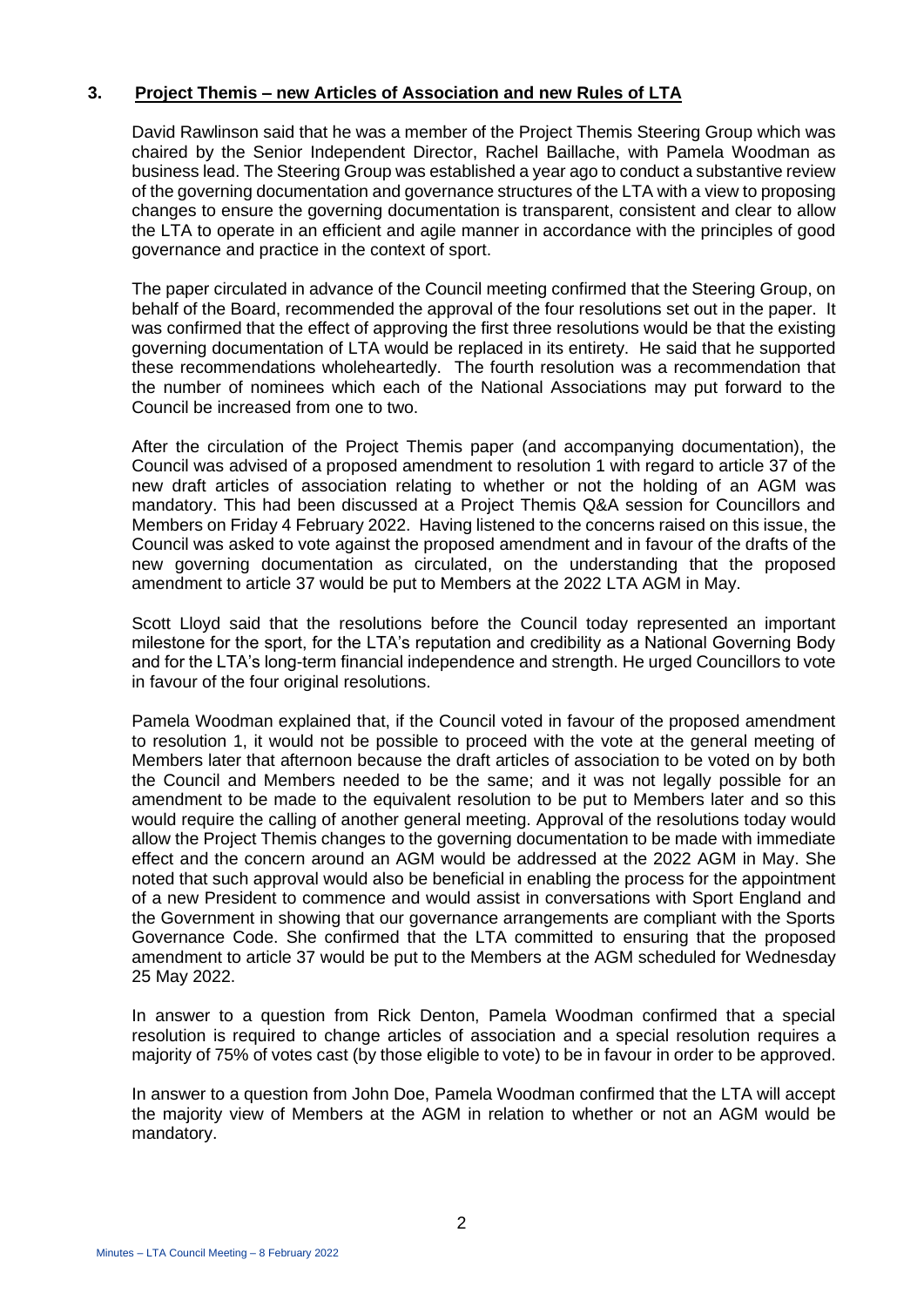#### **4. Project Themis - Votes on the Resolutions**

The following resolutions were put to the meeting and voted on using the Teams voting function. For each resolution, Pamela Woodman confirmed that a simple majority of those present and entitled to vote was required. On completion of the voting process, Pamela Woodman checked and verified the votes cast before confirming the results.

#### Amendment to resolution 1

Pamela Woodman reminded the meeting that the LTA's position was that Councillors were being asked to vote against the amendment, backed by a commitment to put the amendment to Members at the 2022 AGM in May. However, she reminded Councillors that how they voted on each of the resolutions was their decision with regard to what they considered to be in the best interests of tennis in Britain.

The amendment was not passed with 3 votes in favour and 31 votes against.

#### Resolution 1 (Articles)

Pamela Woodman confirmed that the LTA's position was that Councillors were being asked to vote in favour of the resolution to delete the existing articles of association in their entirety and replace them simultaneously with the new articles of association (subject to the approval of the Members).

The resolution was passed with 33 votes in favour and 5 votes against.

#### Resolution 2 (Standing Orders)

Pamela Woodman confirmed that the LTA's position was that Councillors were being asked to vote in favour of the resolution that the existing standing orders be deleted in their entirety and not be replaced (subject to resolution 1 having been approved by the Members).

The resolution was passed with 34 votes in favour and 3 votes against.

#### Resolution 3 (Rules)

Pamela Woodman confirmed that the LTA's position was that Councillors were being asked to vote in favour of the resolution that the existing rules be deleted in their entirety and simultaneously replaced with the new rules to include the following schedules (the terms of which did not require the approval of the Council or the Members in terms of the existing documentation):

| Schedule Five        | Audit Committee terms of reference                                 |
|----------------------|--------------------------------------------------------------------|
| Schedule Six         | Nomination Committee terms of reference                            |
| Schedule Seven       | Remuneration Committee terms of reference                          |
| Schedule Eight       | DTAG terms of reference                                            |
| <b>Schedule Nine</b> | Indicative calendar of standard business for meetings of the Board |

(subject to resolution 1 being approved by the Council and the Members and resolution 2 being approved by the Council).

The resolution was passed with 34 votes in favour and 2 against.